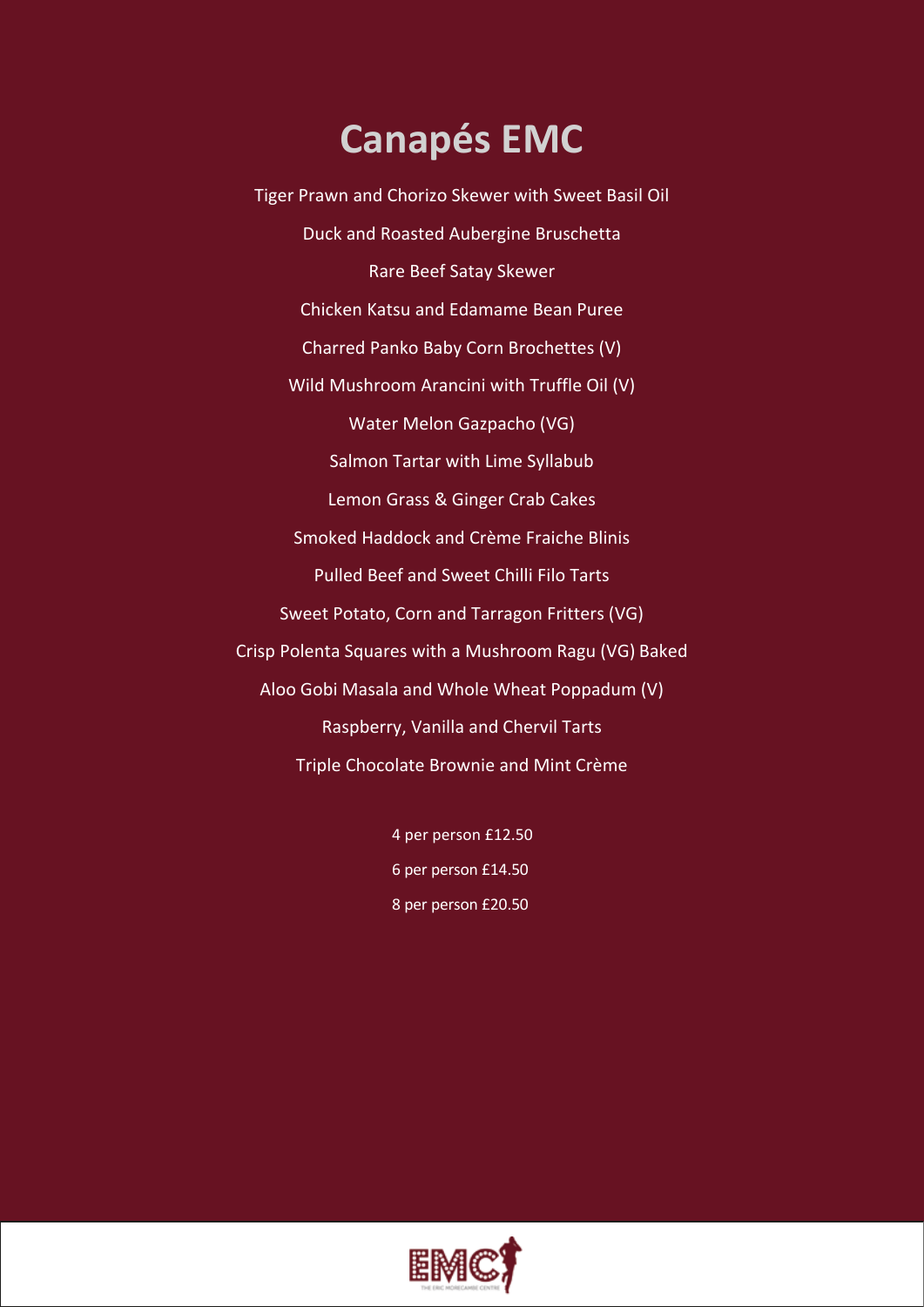# **Day Delegate Sandwich Menu**

### **Sandwich Buffet Option**

### **Arrival**

### **Tea, Coffee and Assorted Fancy Pastries**

### **Morning Break**

### **Tea, Coffee and In-House Made Biscuits**

### **Lunch**

### **Selection of Open and Closed Sandwiches and/or Wraps**

### *Please choose 5 of the Following*

Honey Roasted Wiltshire Ham & Tomato Cracked Pepper Mayonnaise

Greenland Cold water Prawn Mayonnaise with Rocket

Egg Mayonnaise and Watercress (V)

Free Range Chicken & Crisp Iceberg

Tuna and Dressed Cucumber

Mature Cheddar & Pickle (V)

Traditional British Cucumber Sandwich (V)

Grated Carrot and & Sultana (V)

Crispy Bacon Lettuce & Tomato

Buffalo Mozzarella and Beef Tomato with Basil

Red Leicester and Spring Onion (V)

## **Tea, Coffee and Selection of Homemade Cakes**

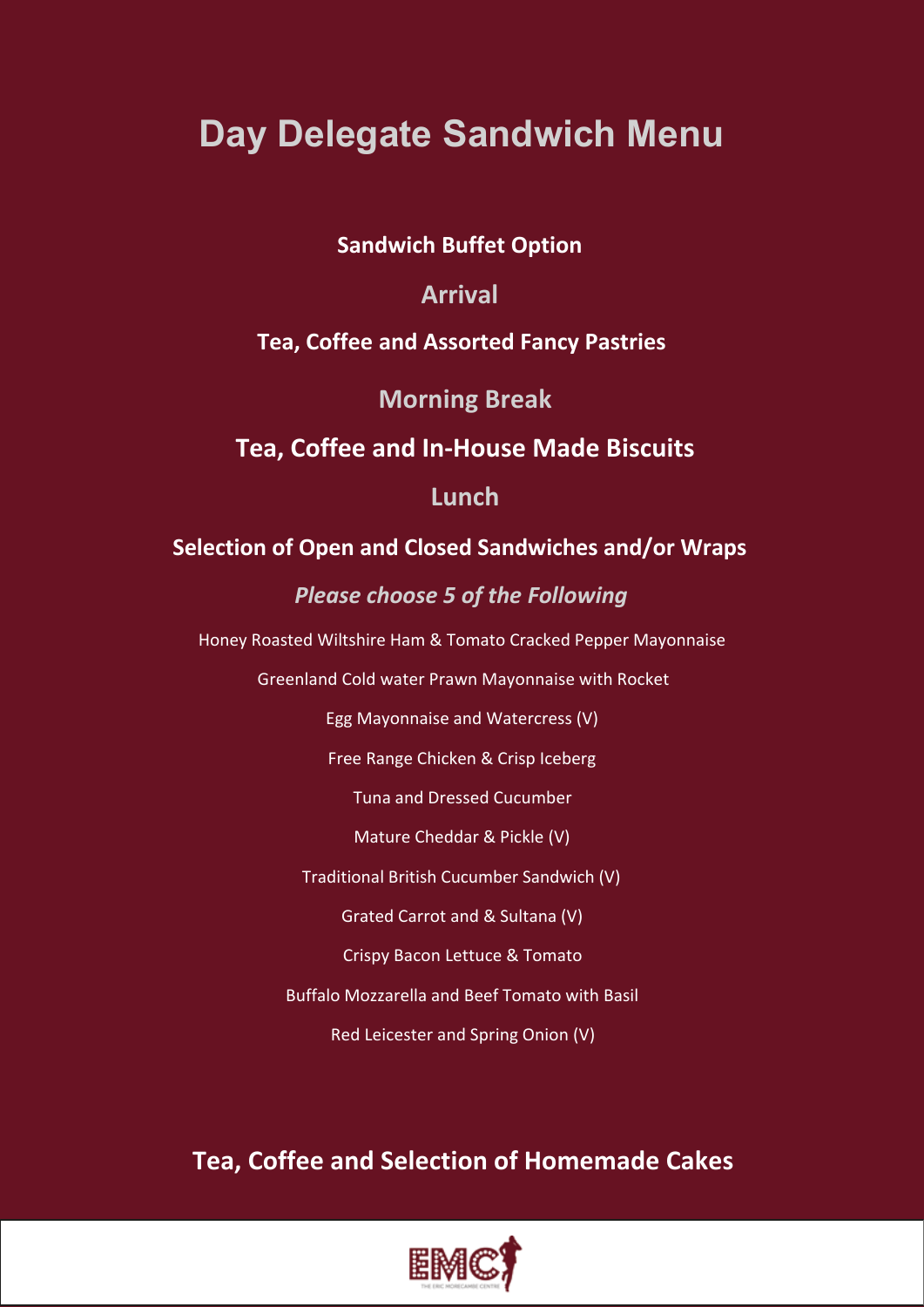### Add crisps for only £2.50 person

## **Enhancement Options**

| A selection of teas, infusions and coffee             | £2.95 |
|-------------------------------------------------------|-------|
| Homemade baked breads, unsalted butter                | £2.50 |
| <b>Fruit Salad platters</b>                           | £5.95 |
| <b>Superfood Nibble Platter</b>                       | £6.50 |
| Homemade biscuit selection                            | E2.75 |
| Freshly baked pastries                                | £4.95 |
| Homemade Chocolate Granola Bars                       | £5.25 |
| Porridge selection with honey and preserves           | £4.25 |
| Selection of Micro rolls and Sandwiches with standard |       |
| fillings Or bespoke to order                          | £9.95 |
|                                                       |       |
|                                                       |       |

| Toasted bap with bacon or sausage or egg       | £6.95 |  |
|------------------------------------------------|-------|--|
| Greek yoghurt pots, fruit compotes and granola | £3.95 |  |
| Fresh fruit brochettes, dipping coulis         | £5.50 |  |
| Homemade cake selection                        | £4.25 |  |

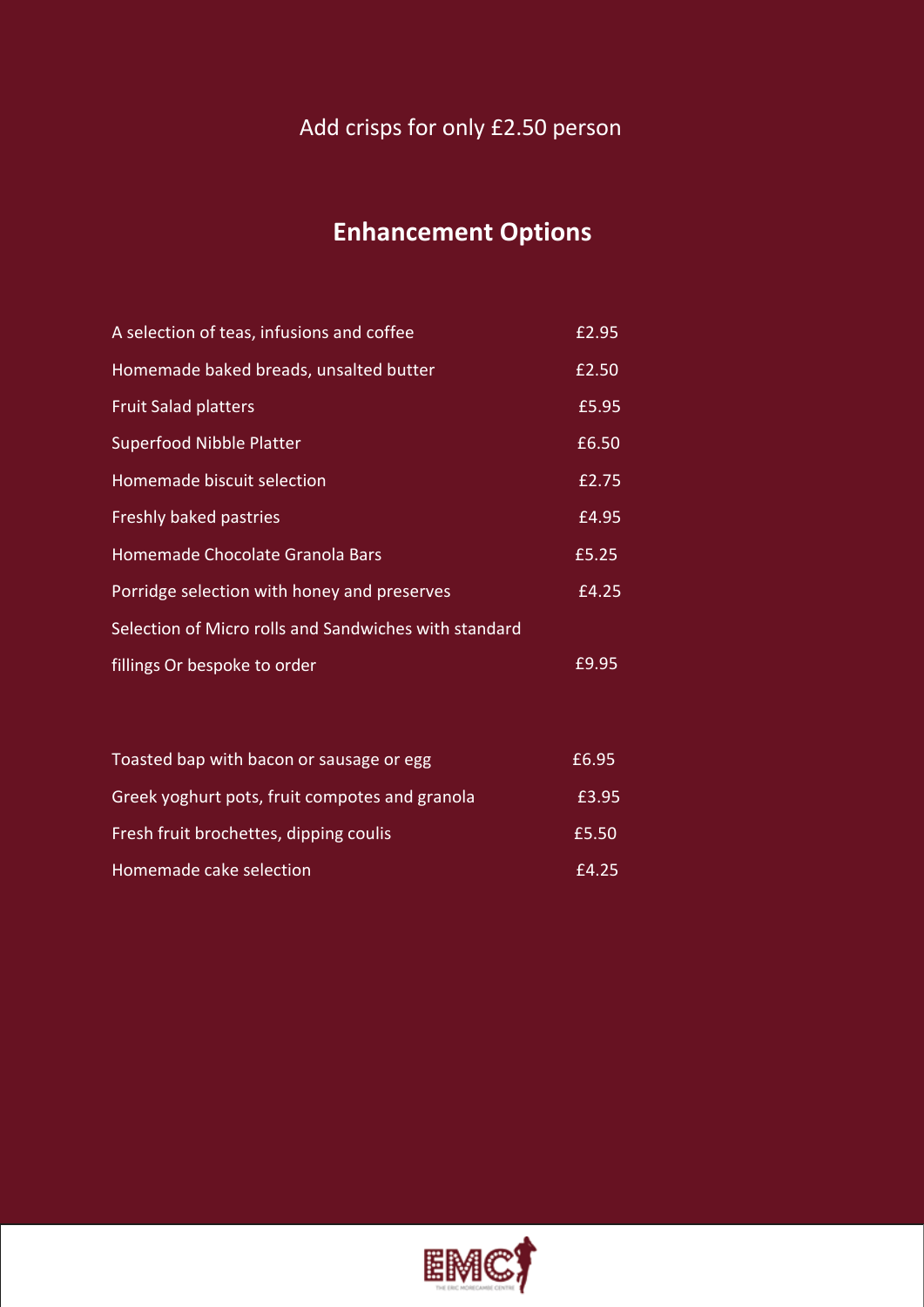### **BOWL FOOD EMC**

#### **COLD BOWLS**

Roasted Mackerel with Asian slaw, pomegranate and dill dressing (GF, DF)

Vegetable salad with roasted pepper hummus (VG, GF)

Spiced squash with hummus and pickled onions (VG, GF)

Heritage beetroot with Creamed feta, lovage oil and onion ash (V, GF)

Home cured Scottish salmon with crème fraîche, dill dressed cucumber, radish and crispy capers (GF)

Ham croquette with sauce gribiche (DF)

Roasted sweet potato and chickpea with tahini dressing (VG, GF)

Roasted squash with chicory and pesto dressing (VG, GF)

### **HOT BOWLS**

Coconut and lentil dhal with sweet potato (VG, GF)

Confit duck croquette with apricot ketchup and iced gem (DF)

Roasted chalk trout with cauliflower purée and pesto (GF)

24 hour braised shorthorn beef feather blade with roasted carrot purée (GF)

Crispy herb polenta with chimichurri grilled artichokes (VG, GF)

Miso and black sesame marinated cauliflower with coriander and pomegranate (VG, GF)

Slow cooked lamb belly, savoy cabbage and mint jelly (GF, DF)

Saffron arancini with paprika mayonnaise (V)

Venison and smoked bacon Wellington with beetroot ketchup (DF)

### **DESSERTS**

White chocolate mousse with blackberry purée and a ginger crumb

### Blackcurrant cheesecake

Almond milk panna cotta with nut granola and red berry (VG)

Chocolate mousse with raspberry and pistachio (VG, GF)

Black bean Brownie with coconut cream (VG, GF)

Cherry Bakewell with clotted cream

#### **£7.25 per bowl – 4 recommended**

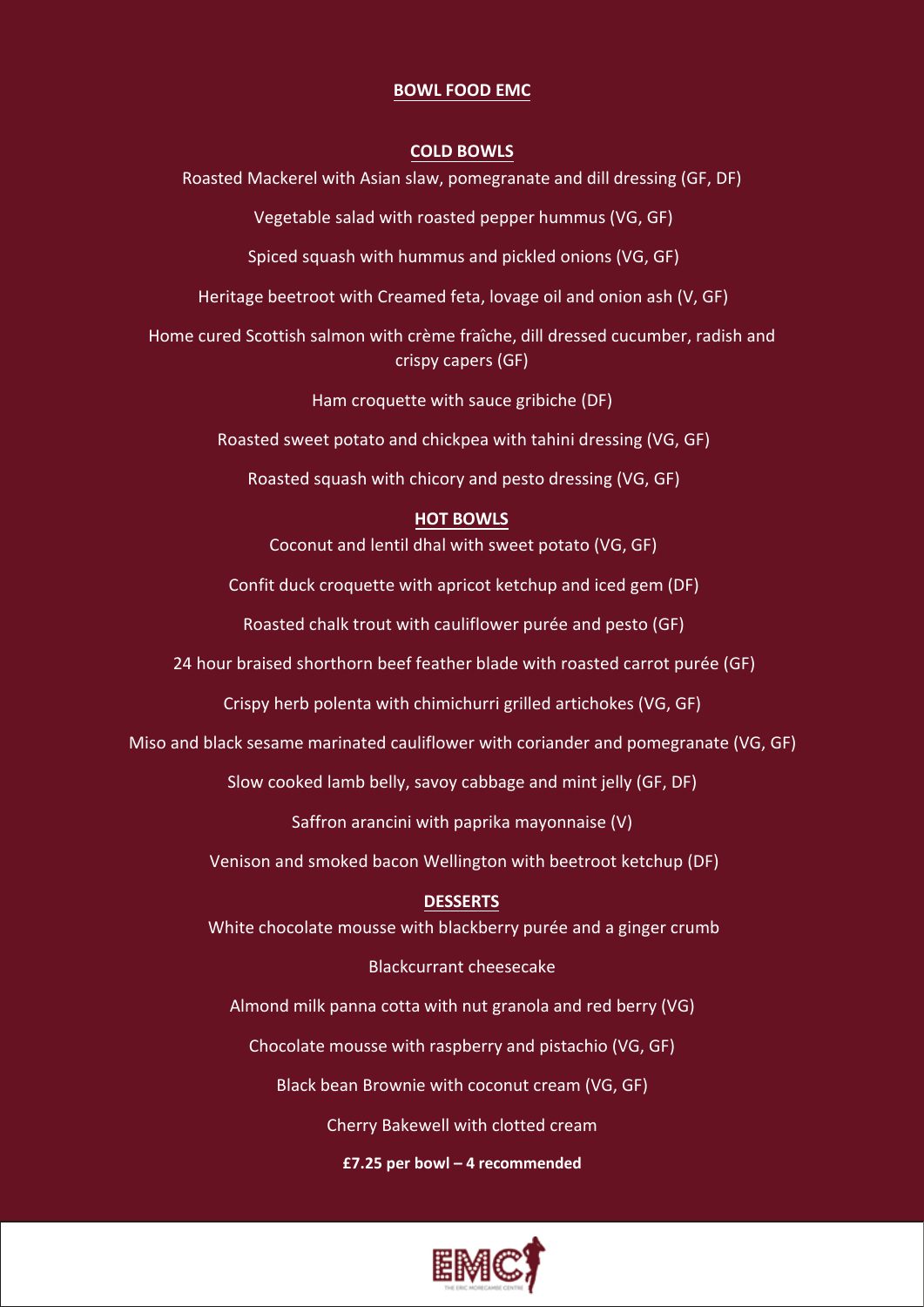#### **Bowl food Including Christmas Selection (2)**

Breast of Farm assured Turkey, stuffed with Sage & Onion & Wrapped in Bacon with Pomme Parisienne, Baton Carrots and Shredded Brussel Sprouts with a Port and Cranberry Jus. (H)

Roasted Chestnut Mushroom, Pecan & Cranberry slice with Mash Potatoes, Shredded Brussel Sprouts, baton Carrots & Bread Sauce (H) (VG)

Thai Green King Prawn Curry on a bed of Rice with Lime & Coriander (H)

Orzo Putanesca & Basil (H) (VG)

Greek Salad with Marinated Feta (C) (V)

Pork Rendang & Coconut Rice (H)

Oven Braised Dingley Dale Chipolata with Creamy Mash (H)

Wild Mushroom, Asparagus & Truffle Oil Risotto (H) (VG)

Luxury Fisherman's Pie (H)

Seared Lamb with Israeli Citrus Couscous (C)

Teriyaki Salmon Salad with Soy Noodles (C)

Eton Mess (C) (V)

Sticky Toffee Pudding & Butterscotch Sauce (H) (V)

Hot Belgian Brownie with Ganache (H) (V)

Cappuccino Chocolate Mousse (C) (V)

**£6.25 per bowl** 

**4 bowls per person recommended** 

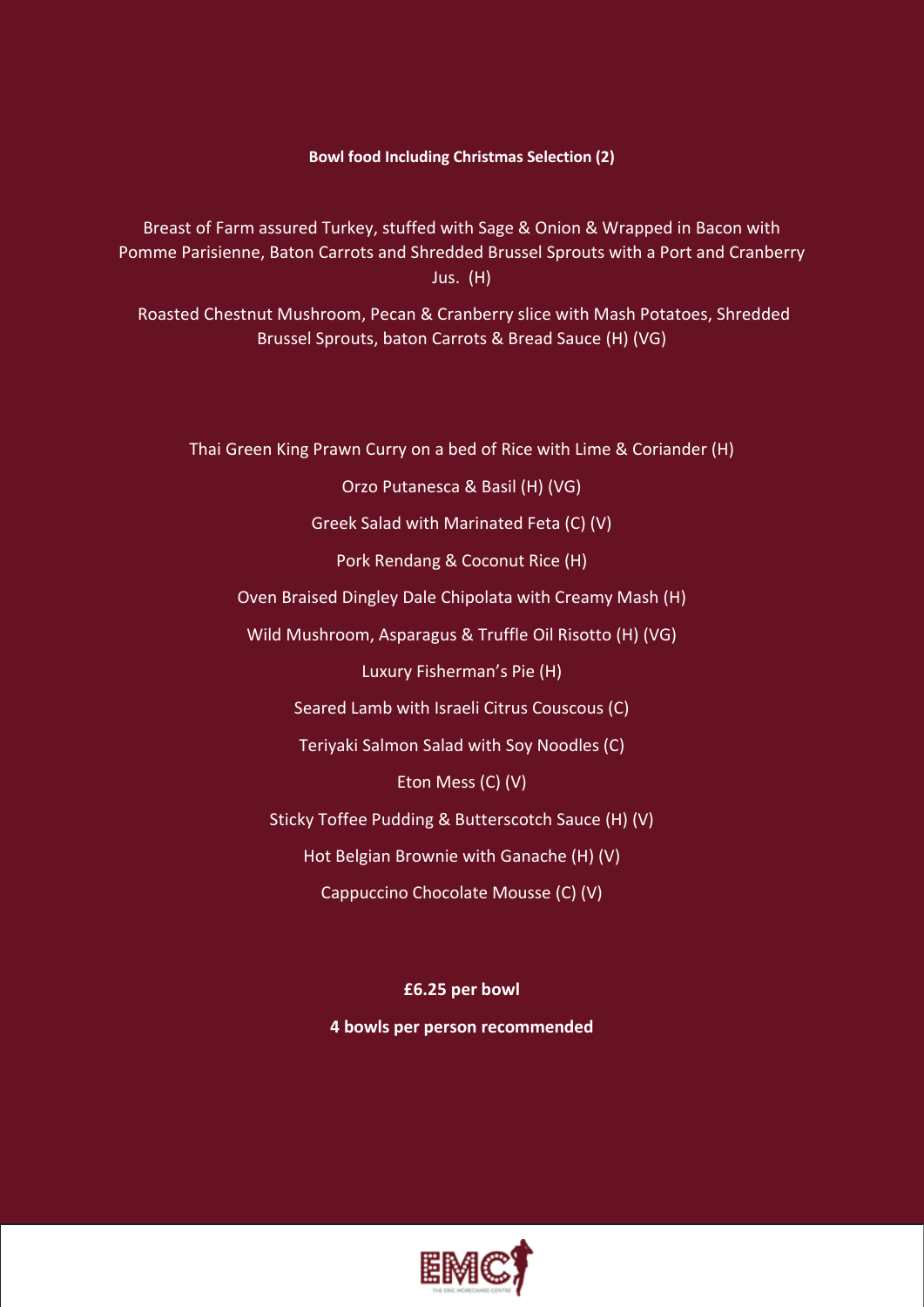# **Finger Buffet Menu EMC**

**Selection of Open and Closed Sandwiches or Wraps @ £6.95**

**Finger Buffet Menu 1**

**BBQ Glazed Mini Chicken Skewers Homemade Sausage & Leek Rolls with Balsamic Brown Sauce Sweet Pepper & Cream Cheese Filo Baskets (V) Caramelized Red Onion & Goats Cheese Tarts (V) Black Olive & Cheddar Straws (V)**

**£16.95** 

### **Finger Buffet Menu 2**

**Mini Chipolatas with Maple Syrup & Toasted Sesame Seeds Buffalo Chicken Wings with Blue Cheese Dipping Sauce Bacon, Cheddar and Basil Tarts Cherry Tomato & Bocconcini Skewers, Green Pesto Glaze (V) Chive Crème Fraiche Choux Pastry Parcels & Balsamic Glaze (V)**

**£18.95** 

# **Finger Buffet Menu EMC**

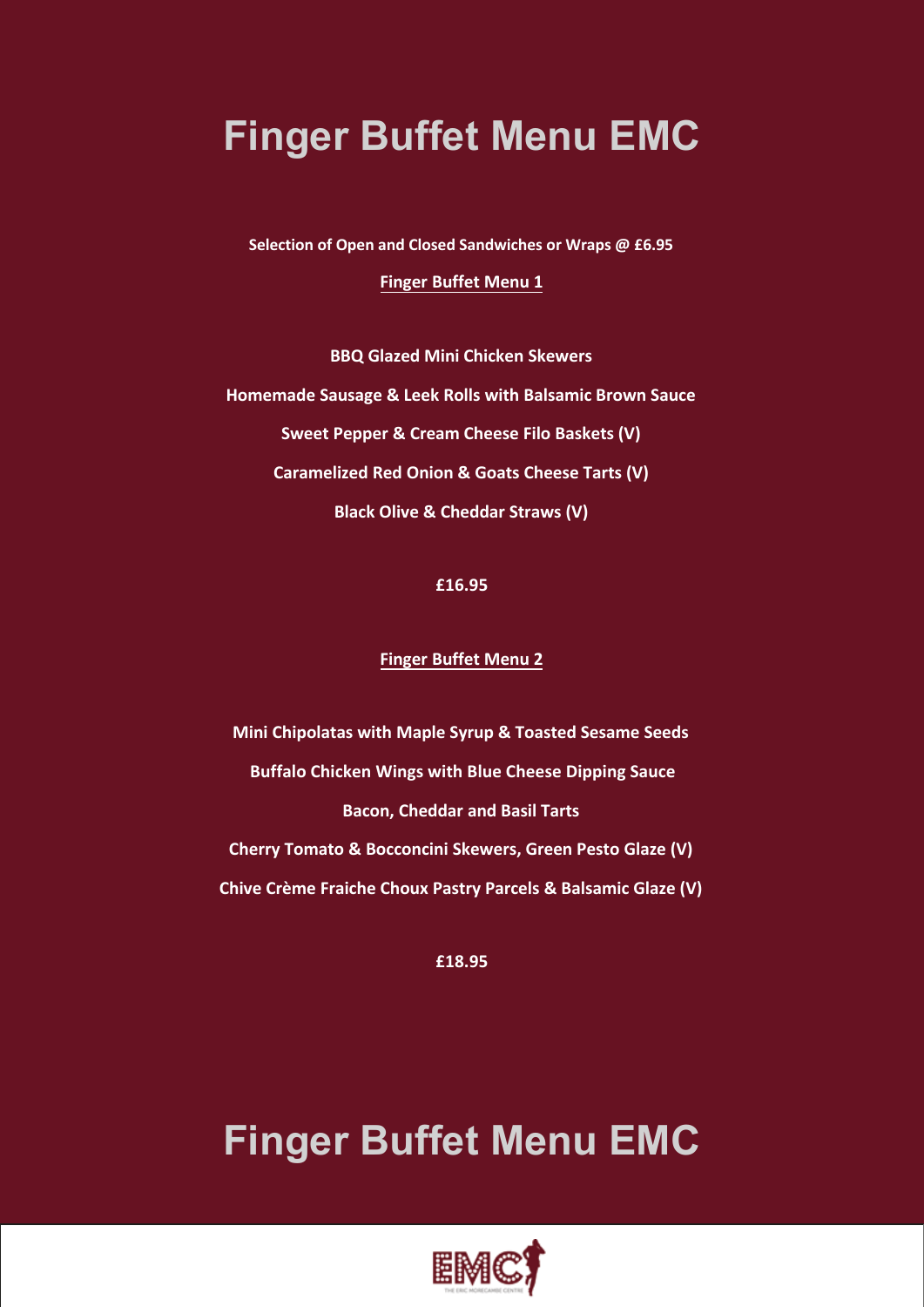**Selection of Open and Closed Sandwiches or Wraps @ £6.95** 

#### **Finger Buffet Menu 3**

**Torpedo Tiger Prawns with a Sweet Chilli & Sesame Dipping Sauce Sweet Chicken Satay Skewers with Honeyed Peanut Sauce Butter Bean, Roasted Shallot and Rosemary Pate with Pitta Breads (V) Sweet Potato, Spinach & Coconut Bites with Reduced Coconut Milk & Chilli Jam (V) Cray Fish, Chive and Lime Aioli on Crostini**

#### **£22.95**

#### **Finger Buffet Menu 4 (Premium)**

**Tiger Prawn Skewers with Katsu Curry Sauce Edamame Beans Rare Beef, with Horseradish cream Brown Chestnut Mushroom, Asparagus & Saffron Cream Tart (V) Chickpea & Roasted Pepper Hummus with Grilled Pitta Breads (V) Chorizo, Black Pudding Arancini with Black Pepper Aioli Homemade Red Leicester Straws Lemon Crème Fraiche (V)**

**£26.50** 

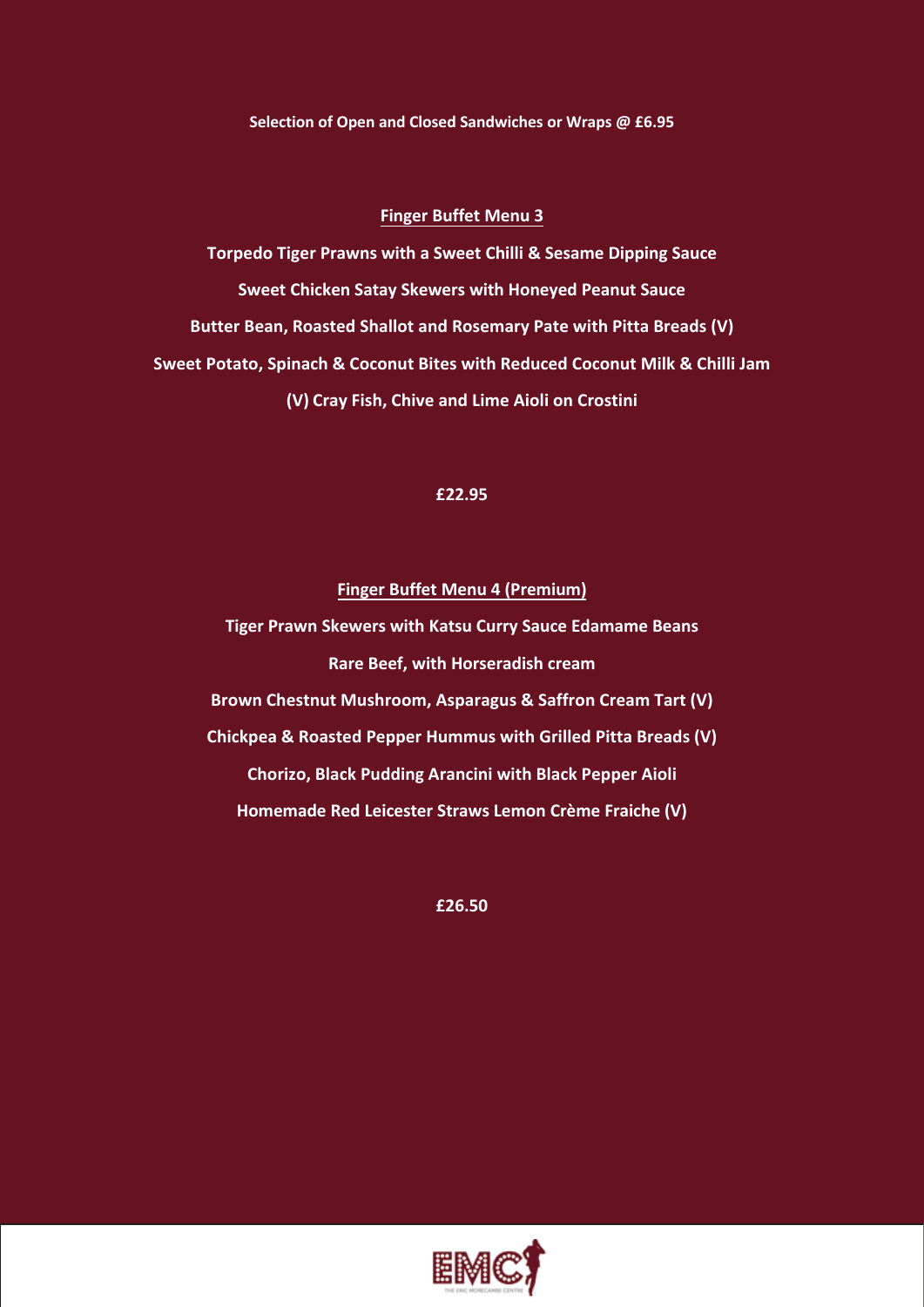# **Day Delegate Sandwich Menu**

### **Sandwich Buffet Option**

### **Arrival**

### **Tea, Coffee and Assorted Fancy Pastries**

### **Morning Break**

### **Tea, Coffee and In-House Made Biscuits**

### **Lunch**

### **Selection of Open and Closed Sandwiches and/or Wraps**

### *Please choose 5 of the Following*

Honey Roasted Wiltshire Ham & Tomato Cracked Pepper Mayonnaise

Greenland Cold water Prawn Mayonnaise with Rocket

Egg Mayonnaise and Watercress (V)

Free Range Chicken & Crisp Iceberg

Tuna and Dressed Cucumber

Mature Cheddar & Pickle (V)

Traditional British Cucumber Sandwich (V)

Grated Carrot and & Sultana (V)

Crispy Bacon Lettuce & Tomato

Buffalo Mozzarella and Beef Tomato with Basil

Red Leicester and Spring Onion (V)

## **Tea, Coffee and Selection of Homemade Cakes**

£16.50

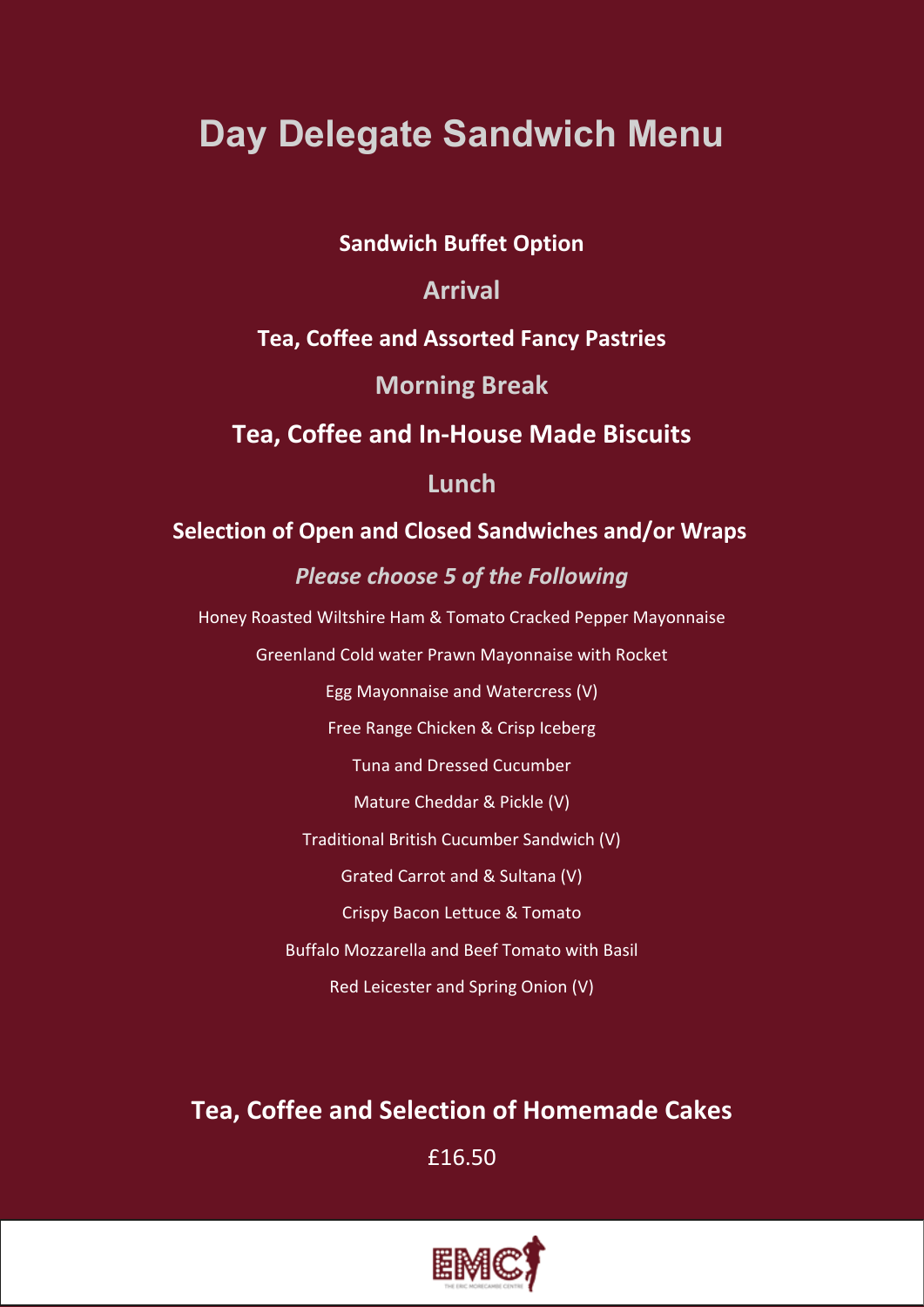### Add crisps for only £2.50 person

## **Enhancement Options**

| A selection of teas, infusions and coffee             | £2.95 |
|-------------------------------------------------------|-------|
| Homemade baked breads, unsalted butter                | £2.50 |
| <b>Fruit Salad platters</b>                           | £5.95 |
| <b>Superfood Nibble Platter</b>                       | £6.50 |
| Homemade biscuit selection                            | £2.75 |
| Freshly baked pastries                                | £4.95 |
| Homemade Chocolate Granola Bars                       | £5.25 |
| Porridge selection with honey and preserves           | £4.25 |
| Selection of Micro rolls and Sandwiches with standard |       |
| fillings Or bespoke to order                          | £9.95 |

| Toasted bap with bacon or sausage or egg       |       |
|------------------------------------------------|-------|
| Greek yoghurt pots, fruit compotes and granola | £6.95 |
| Fresh fruit brochettes, dipping coulis         | £3.95 |
| Homemade cake selection                        | £5.50 |
|                                                | f4.25 |

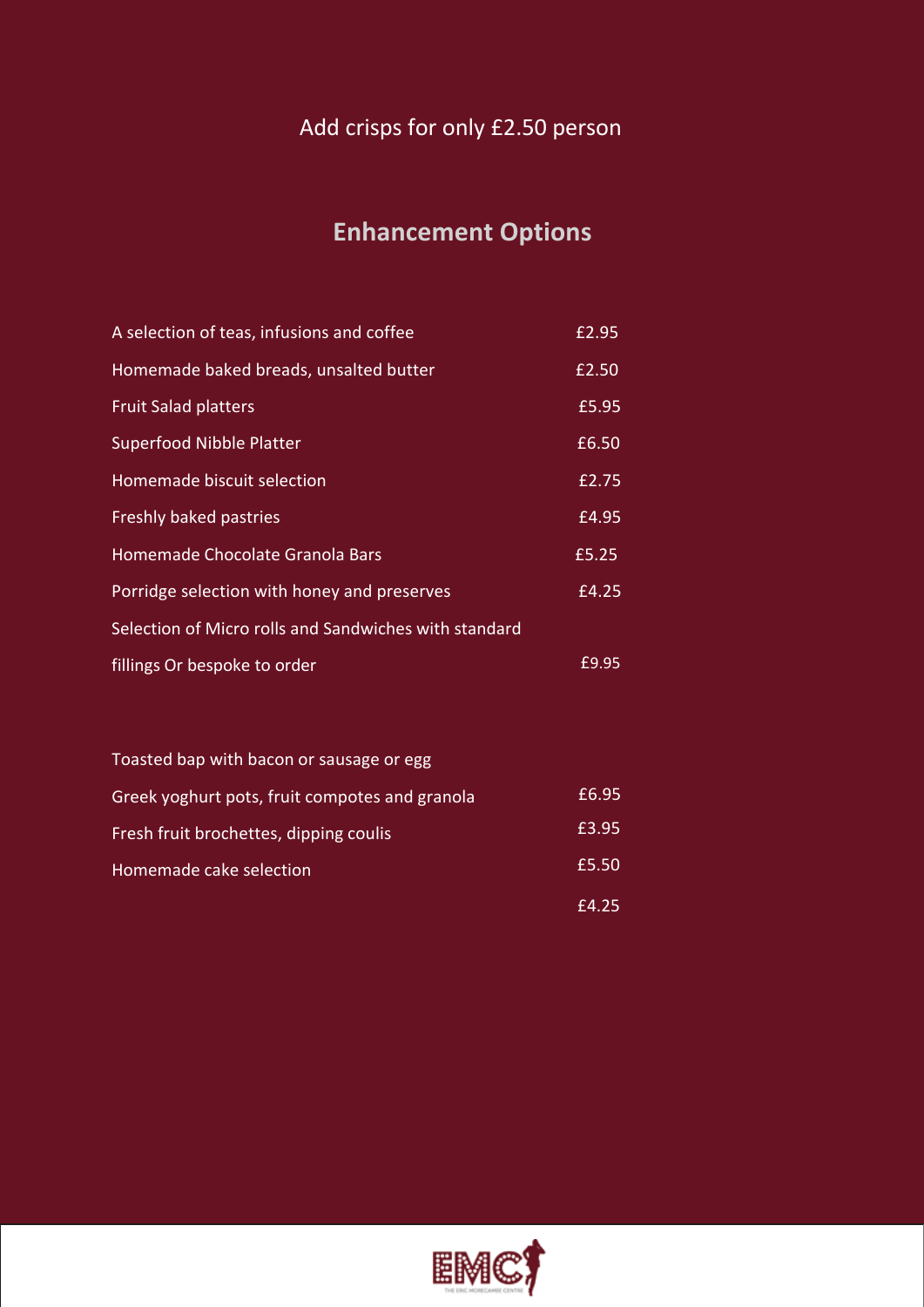# **Hot Fork Buffet Menu EMC**

*Please select two meat/fish main dishes, 1 Vegetarian main Dish and 2* 

### *accompaniments.*

**Macaroni Cheese Bake with Pumpkin, Leek and Sage (v)**

**Green Thai Chicken Curry & Braised Rice**

**Grilled Cumberland Sausage & White Bean Casserole**

**Wild Mushroom & Banana Shallot Stroganoff (V)**

**Pork Rendang & Braised Rice**

**Cottage Pie with Champ Potato Topping**

**Fusilli Carbonara**

**Sweet Potato, Button Mushroom and Spinach Chettinadu V)**

**Classic Steak and Ale Pie Short crust Pie**

**Baked Chicken, Seared Chorizo, New Potatoes & Baby Shallots with Red Onion Jus**

**Pressed Belly of Pork Cassoulet**

**Premium Seafood Pie**

**Lentil and Bean Dahl (V)**

**Traditional Beef Bourguignon** 

**Oven Baked Chorizo, Pea and Black Olive Gnocchi with a Sweet Tomato Ragu Authentic** 

**Jerk Chicken**

*Accompaniments*

**Roasted Roots, Gruyere and Thyme**

**Green Medley, French Beans, Savoy Cabbage, Petit Pois and Spinach**

**Cherry Tomato and Trio of Onion Salad**

**Aloo Gobi** 

**Mixed Leaf Salad**

**Rosemary & Garlic Roasted Skin-on New Potatoes**

**Braised Leeks with a Provence Crumb**

**Stir fried Thai Vegetables with Reduced Coconut Milk & Birdseye Chilli Dressing**

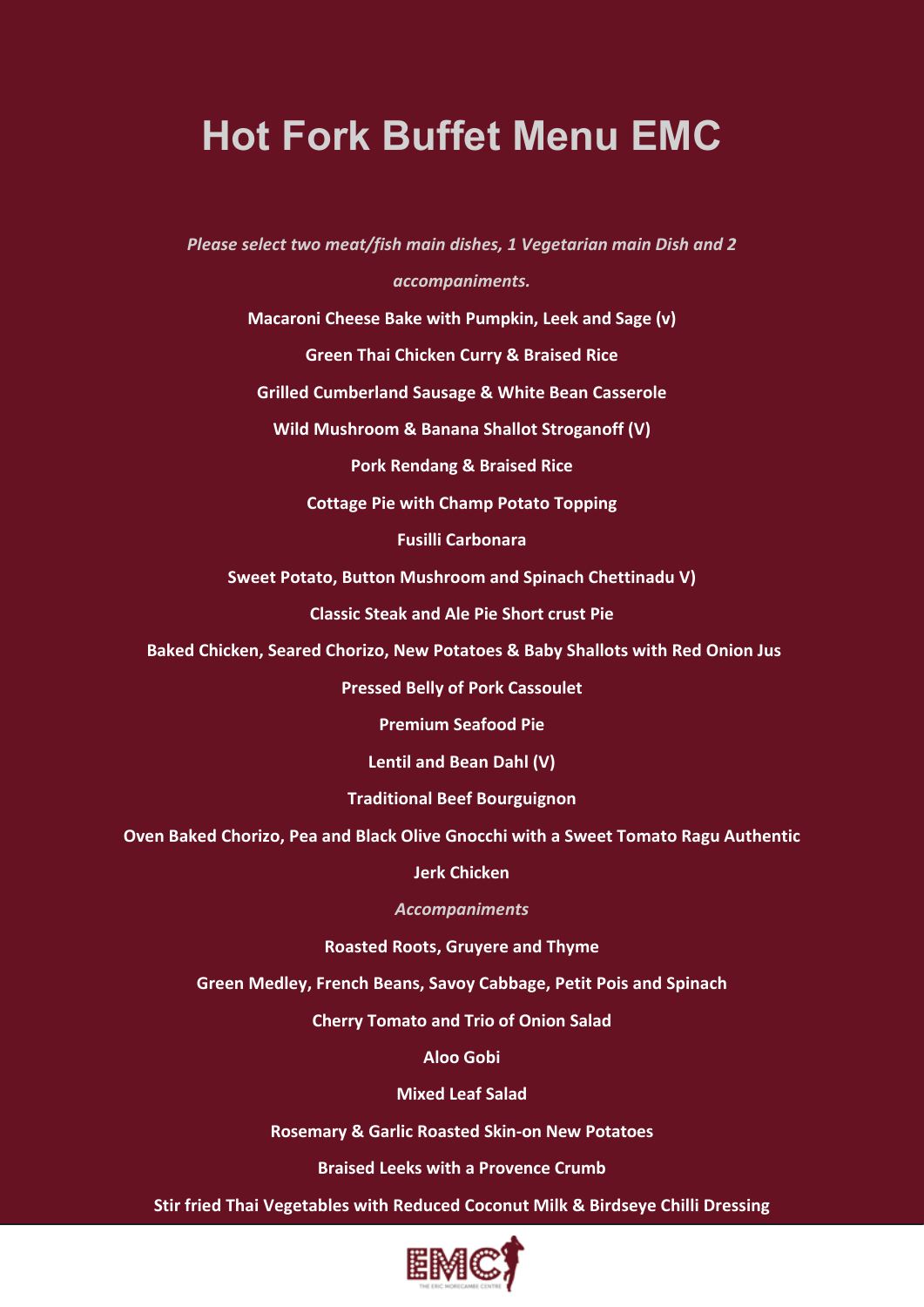**Braised Rice and Peas**

**Japanese Style Slaw**

**Herb Butter Infused Crushed** 

**Potatoes \*\*\*\*\*\***

**Chefs Choice of Dessert (V)**

**Or**

**Seasonal Fruit Platter**

**£25.00 per person plus VAT**

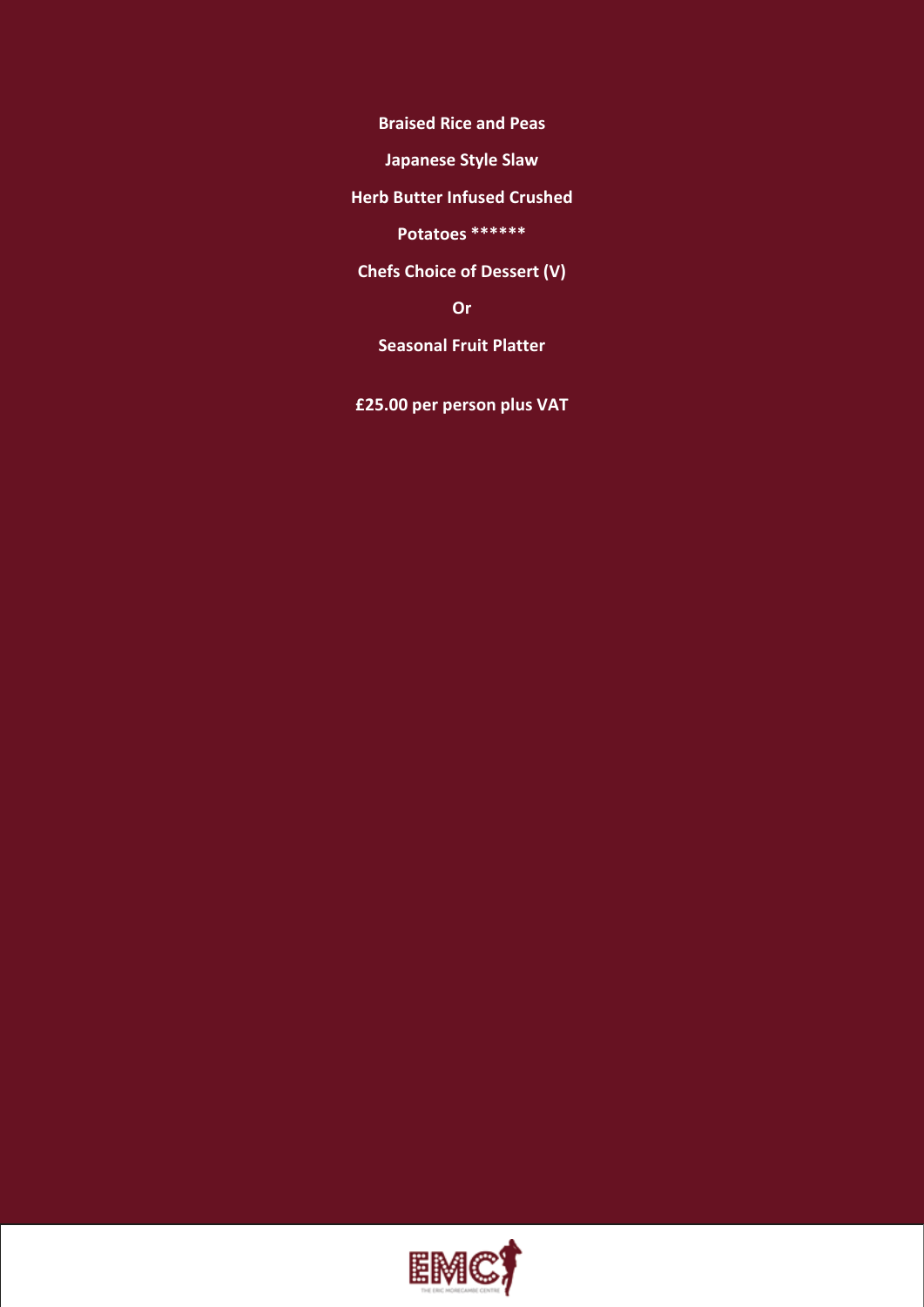### **Wedding Breakfast Starters**

Salmon tartare, Parmesan crisp, micro leaf salad and balsamic dressing

Heritage tomato and confit courgette tart, Pea shoot salad and beetroot Puree (VG)

Posh scotch egg, lightly cooked vegetable slaw and Tomato Chutney

Smoked Haddock Pate, pickled fennel and red onion, pea shoot salad and horseradish cream

Truffled Mushroom Savory Choux buns, Thyme spinach puree and Poached butternut Squash and crisp Parma ham (V)

Butternut squash, artichoke and Feta cheese Tart, Celeriac puree and roasted red beetroot

#### **Mains**

Slow cooked Feather blade of beef, Glazed vegetables, Crushed Charlotte Potatoes with a rich red wine reduction

Oven Roasted Chicken Supreme, Sweet potato hash, medley of Greens with lightly truffled cream sauce

Pressed Cider Braised Belly of pork, Winter greens Roasted Carrots and Apple Puree

Pan Fried Sea Bream, Tender stem Broccoli, Potato and Banana shallot Rosti with a Kaffir Sauce

Wild Mushroom and Lentil Lasagne with sage (VE)

Jerk style roasted cauliflower with maple syrup, chilli and ginger (VE)

Confit Duck Leg, Gratin potatoes, seasonal greens and Plum sauce

#### **Dessert**

White Chocolate and Passion fruit Mousse

Winter berry pudding with lime and Honey cream Cheese

Apple and Nutmeg Frangipane, Berry coulis and Pastry cream

Banana bread, coconut cream and honeycomb crumb (VE)

Triple chocolate brownie with vanilla Ice cream and winterberry coulis

#### **£52.50 pp**

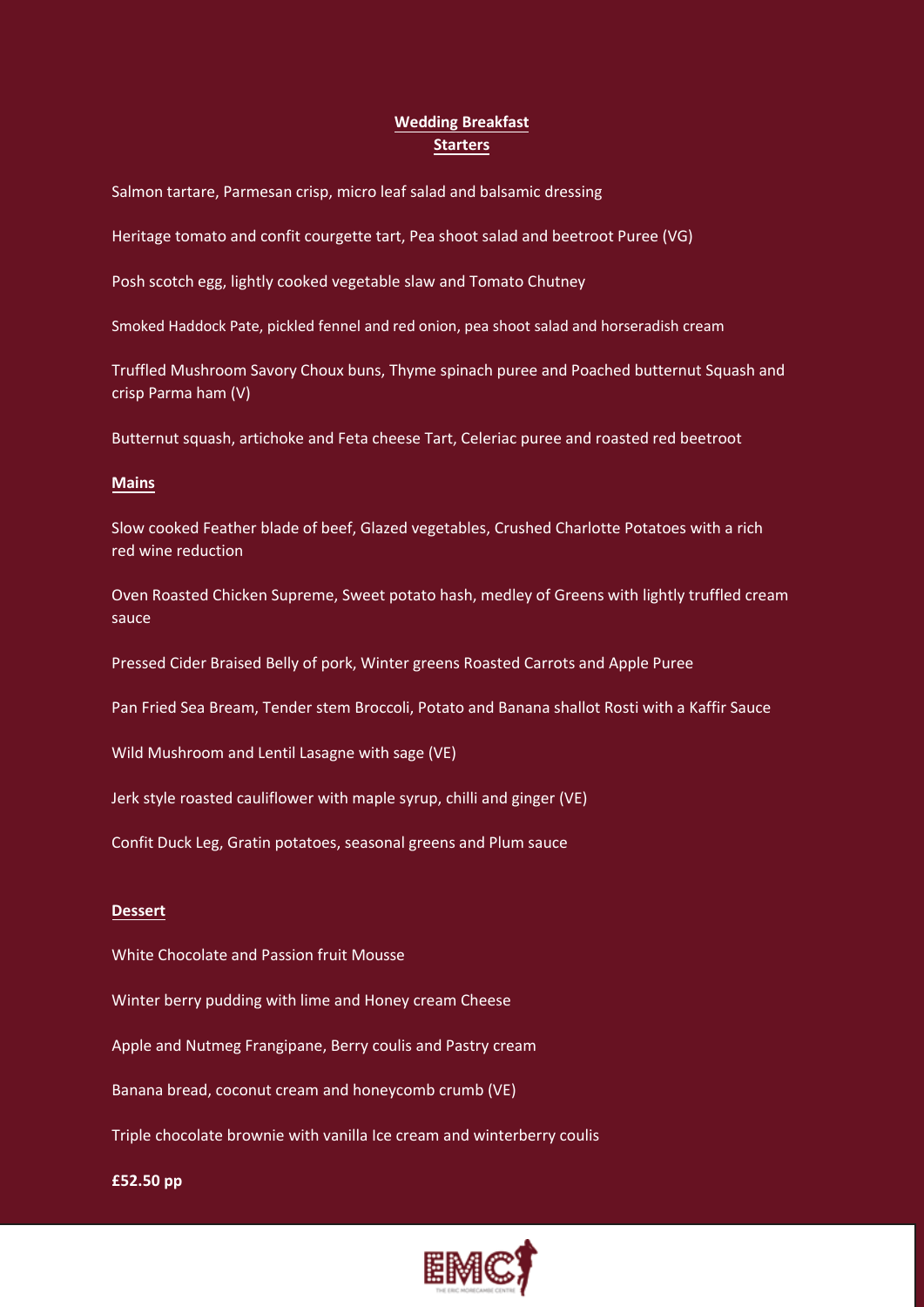### **Wedding Breakfast Starters**

Traditional Caesar salad, crispy pancetta, garlic croutons, black olives and Parmesan Chargrilled bruschetta, marinated feta, rocket and lambs lettuce, chilli oil Smoked Haddock pate, Lightly pickled cucumber and red onion, Roasted tomato and Dill Croute Lemon chicken and basil terrine, Dressed rocket red pepper coulis Sweetened red onion and sunblush tomato tart with glazed mozzarella and nut free pesto Roasted butternut squash and fennel salad, Roasted beef tomato and herb oil (VE)

#### **Mains**

Roasted Chicken Supreme, wrapped in Parma ham and stuffed with mushroom Duxelle, crushed charlotte potatoes and Winter greens

Slow roasted Leg of Pork, Champ cakes, Roasted carrots, kale and Cider Sauce

Fillet of Haddock braised in Cullen Skink, Crushed charlotte potatoes and Curly Kale

Chicken, leek and Tarragon pie, Creamed Potatoes, Herbed carrots and Tender stem Broccoli

Roasted Squash Salad on a bed of Quinoa and Aged balsamic dressing (VE)

Handmade Pork and leek sausages, Champ potatoes, Onion gravy and crispy shallots

Roasted capsicum, courgette and charred onion Rissoto (VG)

#### **Desserts**

Citrus tart with Seared Meringue and Winter berry Compote Dark Chocolate torte, Vanilla cream and red currant Coulis Lime Panna Cotta, Lemon and Thyme Crumble and Dark chocolate shards Triple Chocolate Brownie, Berry compote and Vanilla bean Ice cream Nutmeg infused egg custard, Strawberry coral and Honeycomb